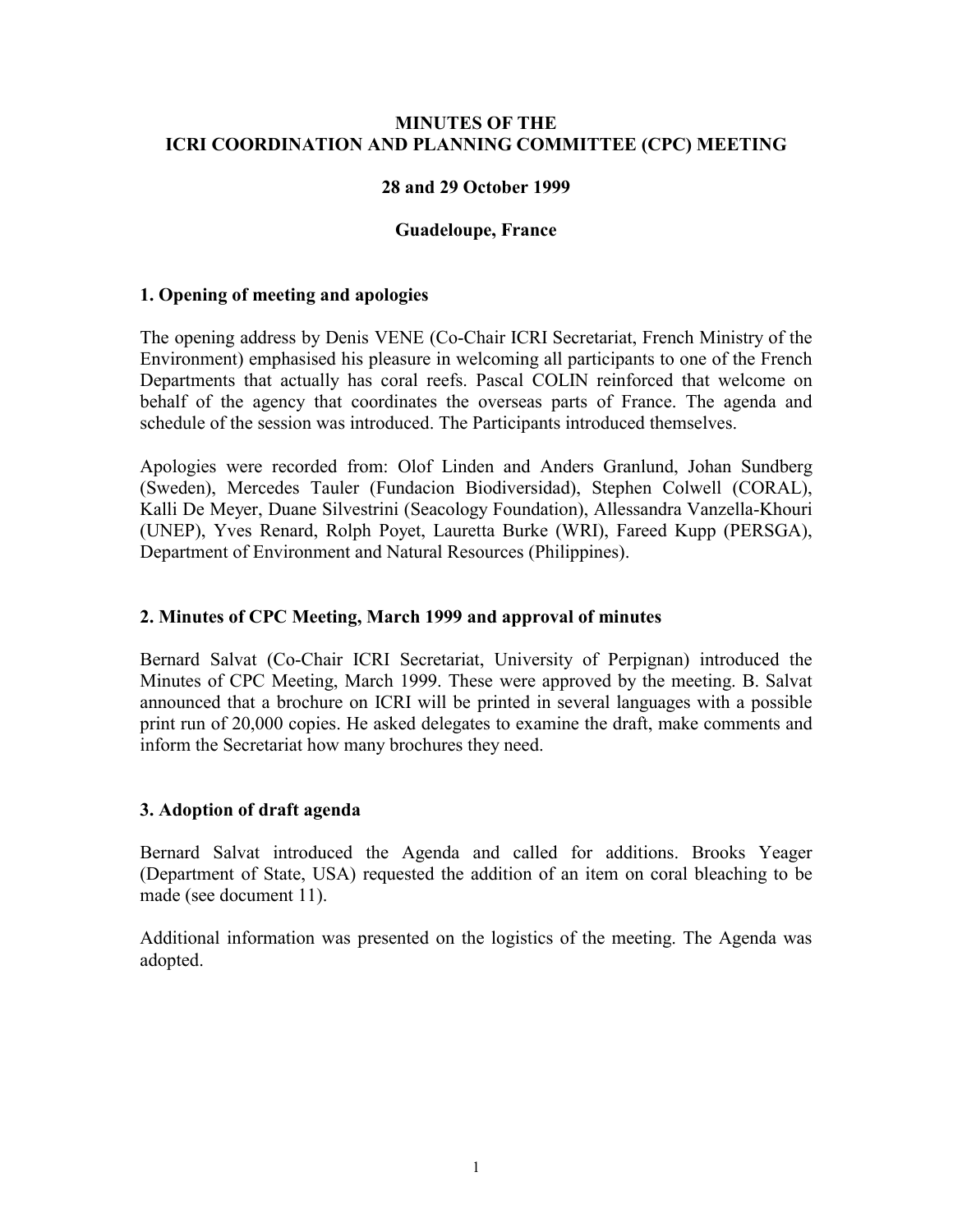### **4. Report from ICRI Secretariat including Reports and Actions from Paris CPC meeting**

Geneviève Verbrugge (ICRI Secretariat, French Ministry of the Environment) presented the activities of the French Secretariat. At the last meeting in Paris, the participants agreed on a series of resolutions and the Secretariat wrote to the delegates in July, requesting those involved to report progress on their activities (see document 5 for a compilation of these reports).

G. Verbrugge explained that the first part of the year was dedicated to diplomatic attempts to put coral reefs on the agenda of various organizations and agencies. The longterm objective is to mobilize expertise from other European Union countries, and approaches were made to Denmark, Italy, the Netherlands, Norway, and Spain which are considering participation. Germany declined, preferring to focus their aid activities on forest conservation. More contacts have also been made with the tourism industry. Positive support for the ICRI process has come from : European Commission (DG 8); the Deputy Prime Minister of UK, John Prescott ; US Coral Reef Task Force and other government representatives. The Secretariat will continue to seek support for the ICRI agenda from other high levels throughout next year.

A brief report was provided on the ICRI database project, such that the ICRI Partnership Forum will be linked with the database of Arthur Paterson (NOAA, USA) and Marea Hatziolos (World Bank, USA). While the database format had been revised, data collection from ICRI donor partners and Multilateral Development Banks has not begin.

D. Vene participated in several meetings : RAMSAR (Costa Rica), UNEP Regional Seas meeting (The Hague) and distributed brochures on ICRI.

To fulfill the request of the UNEP Governing Council in February 1999, the Secretariat recommended the constitution of a small ICRI-ICRAN team with B. Yeager, Richard Kenchington (Australia), Shawn Reifsteck (CORAL, USA), Clive Wilkinson (GCRMN), Miguel Jorge (WWF, USA) to meet the principal ICRAN coordinators during this meeting.

### **5. Tourism and coral reefs**

### *5.1. Action at the Global Level*

Giulia Carbone (UNEP, Division of Technology, Industry and Economics, France) gave a brief report on progress and increases in the level of cooperation from industry and agency bodies. Little more can be reported since the March meeting, as ICRI members have not given any new input. Tourism is a major industry (employing many people), which may have many impacts on the environment, but also provides potential benefit in raising awareness and furthering conservation. Many activities currently exist and should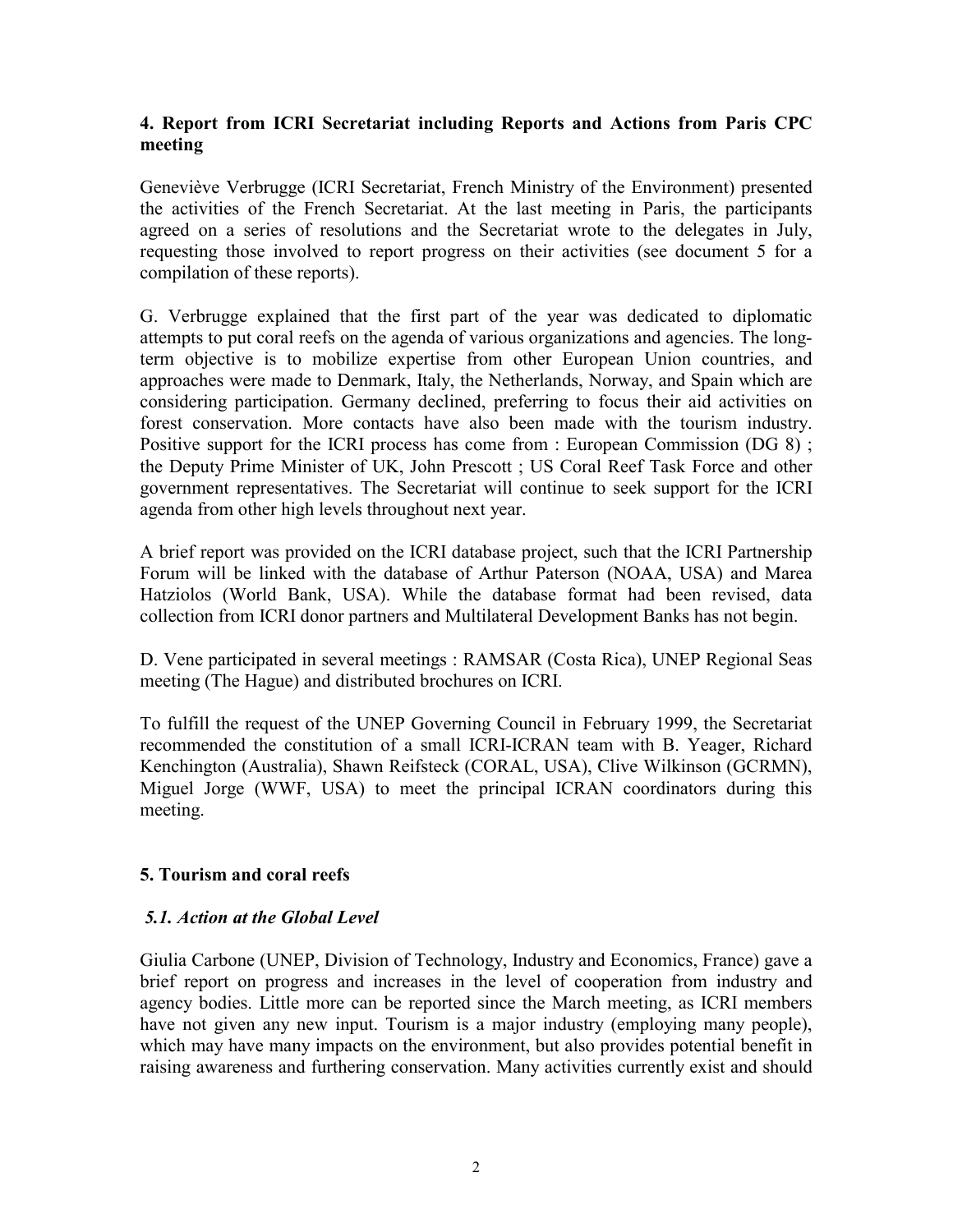be developed with this industry through volunteer initiatives such as development of guidelines and manuals of good practices (see documents 13, 14, 15).

A Tour operators initiative was presented during CSD VII in April 1999, which consists of an association of tour operators agreeing on a statement on sustainable development (including environmental, social and economic aspects). So far, 32 tour operators have signed a commitment of support. There is a procedure of reporting on these practices and a yearly program of activities is issued. As this is a fully voluntary initiative, the tour operators will develop their own statement and submit it to UNEP in December. The initiative will be officially launched 12 March 2000 in Berlin at the International Tourism Bourse. Thus there is good possibilities of co-operation with ICRI, through diving tour operators.

The Blue Flag certification scheme for tourism areas contains criteria for eligibility involving water quality, education and awareness, environmental management, safety and services. This scheme cannot be transferred directly from Europe to other parts of the world, and is being modified and adapted via a workshop in Bangkok, and another planned in Puerto Rico (13,14 dec. 99). The main task is a feasibility evaluation in non-European regions. UNEP is working with different countries in order to develop their criteria, in collaboration with UNESCO and the World Heritage Commission. It was suggested that ICRI could help define these criteria in areas where coral reefs occur, and also by carrying out part of the significant monitoring required. UNEP could develop workshops and manuals with a stronger implication of ICRI. And UNEP has a mandate from CSD to act as an umbrella organisation for tourism.

D. Vene noted delegates that the Blue Flag is a French initiative (Pavillon Bleu) that has spread from Europe.

# *5.2. Action at the Regional Level*

Nelson Andrade (UNEP CAR/RCU, Jamaica) highligted the Carthagena Agreement and pollution from land-based sources in the Caribbean. UNEP is working on developing standards for sustainable tourism, carrying capacity and the implementation of the Blue Flag scheme in the Caribbean.

James Aston (SPREP, Samoa) reported on the South Pacific Conservation Program. SPREP encourages adoption of adequate legislation, joint-ventures between the private sector and the governments, and development of tourism guidelines. Two objectives :

- o help establish environment protection guidelines;
- o identify sustainable tourism funding sources.

They would like to be able to teach tourism operators 'dos and don'ts' of tourism operation. Hugh Kirkman (UNEP, Thailand) reported on similar ventures in the East Asian Seas region.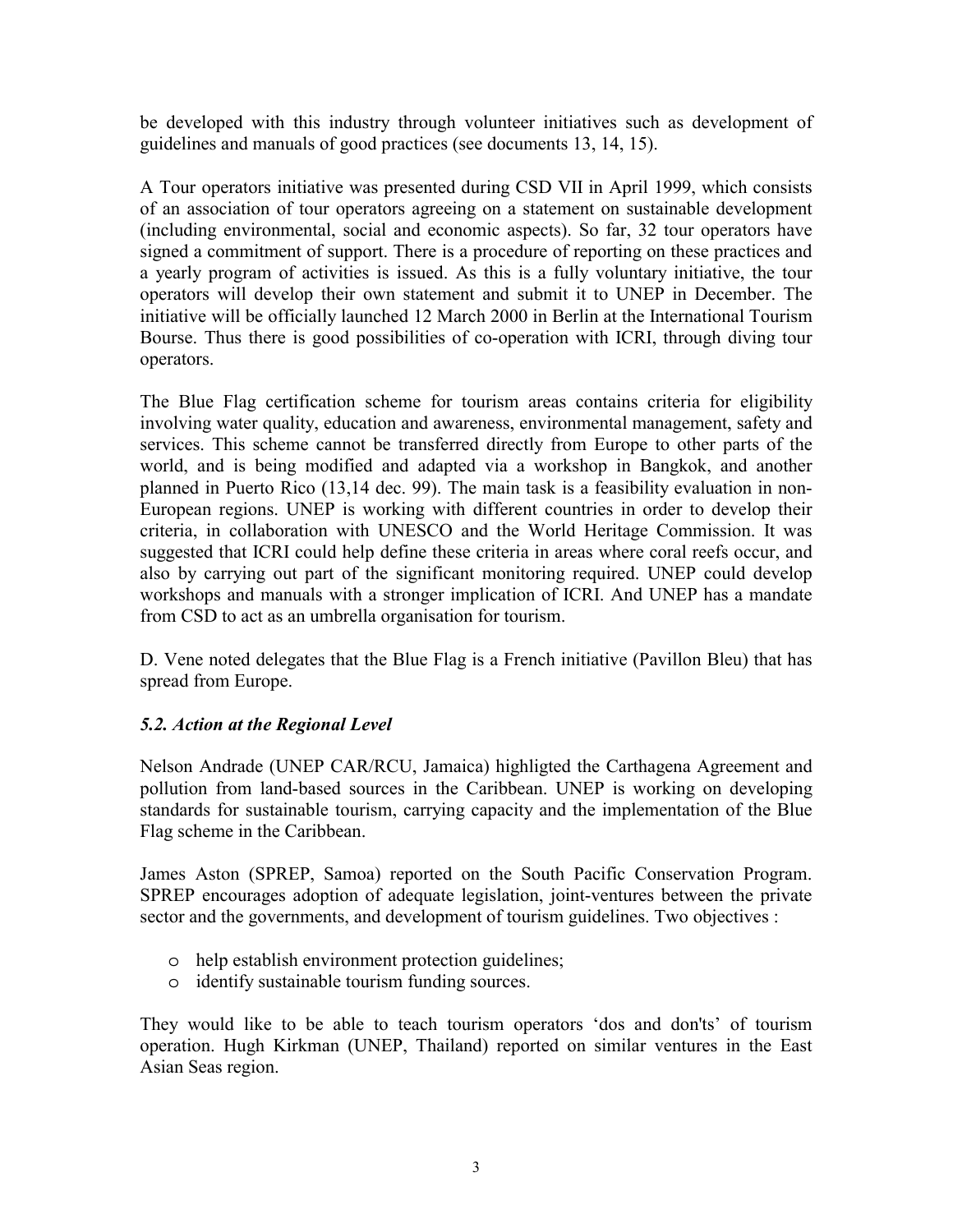Barbara Best (USAID, USA) reported that USAID will give USD10 million over 5 years for development of sustainable tourism in association with UNEP. Agneta Nilsson (UNEP, Kenya) reported on research on how MPAs achieve their objective of conserving coral reef resources.

G. Verbrugge asked delegates for specific requests to ICRI on what can be done to help and for advice on sources of funding. Several international tourism agencies were invited to participate in ICRI meetings but declined. Possible sources of funds are cruise line operators, and consideration should be given to providing tourism guide books produced with the UNEP office in Paris to raise awareness.

G. Carbone reported that the year 2002 will be the 'year of eco-tourism' with focus on eco-tourism and coral reefs. They are developing a framework for cooperation with tour operators as an ongoing activity. The Blue Flag program is being developed globally, prior to being implemented at local levels, with a need for local governments to define criteria. She requested the assistance of the ICRI network and contributions from delegates.

M. Hatziolos noted that the Ecotourism Society (USA) is writing guidelines for tour operators and recommended making approaches. S. Reifsteck stated that guidelines on good practices for divers has been produced (sustainable diving tourism checklist) and USD 0.5 million allocated to assist process of dive tourism being direct managers of MPAs. Eknath Muley (Ministry of Environment and Forests, India) stated that India is not very well equipped for sustainable tourism, especially in coral reefs areas. Nevertheless there is an ongoing UNDP programme in Andaman and Nicobar Islands and he requested assistance from ICRI.

Paul Holthus (Marine Aquarium Council, USA) reported that IUCN started a project (USD 1 million) on sustainable tourism focused on Central America and East Africa with pilot areas on linkages of protected area management and sustainable tourism. A strong association has been developed for marine conservation with cruise ship industry. Edgardo Gomez (GCRMN/STAC, Philippines) requested that all this good material be made available in many parts of the developing world. Distribution of guidelines should be accelerated so that local operators have access to these materials. Sophie Van der Meeren (Department for International Development, UK) reported that DFID is working on an international program on sustainable tourism.

Philip Reynolds (UNDP, New York) noted that GEF International Waters program are working on coral reef management. Jeremy Woodley (CARICOMP, Jamaica) noted that there are often difficulties in relationships between tourism and other resource-users in order to minimise impacts of tourism.

*Actions :* 

*The process of involving the tourism sector will require that ICRI partners and UNEP develop stronger cooperation.*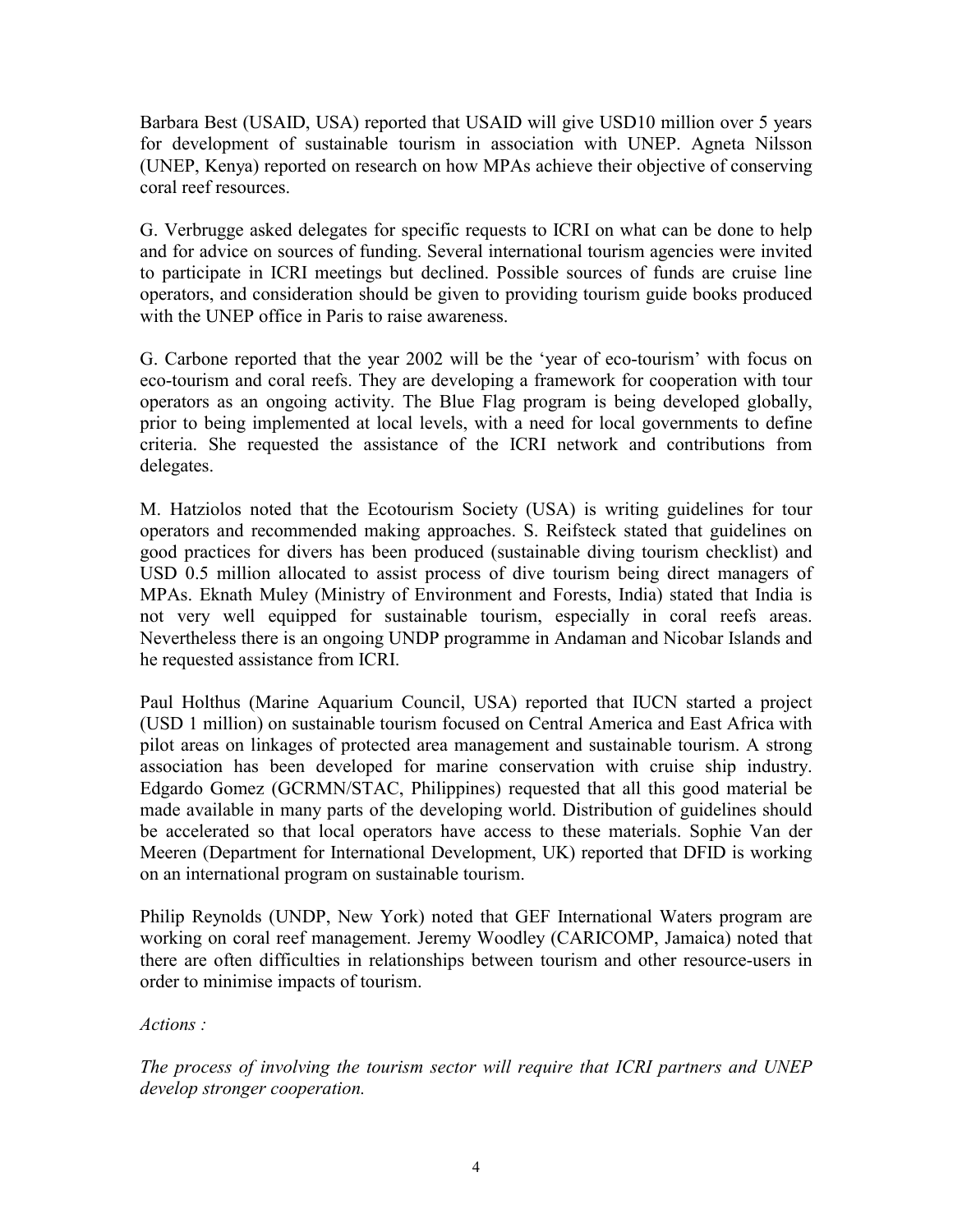*Partners should ensure greater accessibility to existing material. Partners should prepare lists of available material and communicate these through the ICRI Secretariat.* 

*UNEP is asked to prepare a report for ICRI on this subject, noting that the French Government may have money to assist in the process (D. Vene).* 

### **6. International trade of coral reef resources**

### *6.1. Trade in coral*

B. Yeager detailed initiatives from USA on live coral trade, which is a rapidly developing issue for coral reef conservation. ICRI has not focused on this previously, although it was reported in the Renewed Call to Action (ITMEMS, November, 1998). It is very important to improve understanding of the impacts of trade as another stress on coral reefs, particularly in the case of collection of rare, slow growing and large polyp species. The USA consumes 80% of the trade, making it imperative that the US government agencies increase their commitment to sustainable management of the trade. There is also an increasing harvest of live food fish for Asia, which the US forbids direct trade and importation of these products. The US Coral Reef Task Force is currently reviewing information on laws, regulations etc. for both importing and exporting countries. There is a need to work with the aquarium industry in the US and governments and industry in exporting countries. ICRI could help by facilitating the development and communication of best practice. Other countries can assist through technical assistance in developing sustainable practices e.g. co-operation with Europe (UK, Germany) to see if a common approaches can be found. Co-operation through ICRI was requested and the need for factfinding missions into the Pacific was recognised.

Information :<< http://coralreef.gov >>

Action : (see 6.2 & document 22)

### *6.2.Trade in fishes and invertebrates*

P. Holthus reported on the establishment of MAC which is a true partnership of all stakeholders based in Hawaii with 3 goals : establish 'Best Practice' in the industry; establish an accredited system for marketing products and create the demand for accredited products. The USA is a major supporter of MAC (see document 20).

M. Astralaga (RAMSAR, Switzerland) noted that many people are unaware that their country exports corals (reported at ICRI meeting in Bali, 1996) with no connection between people involved in coral reefs conservation and export trade. She requested that ICRI take a coordination role for international trade and cooperate with CITES, APEC and SPREP to develop up-dated guidelines. This call was supported by USA delegation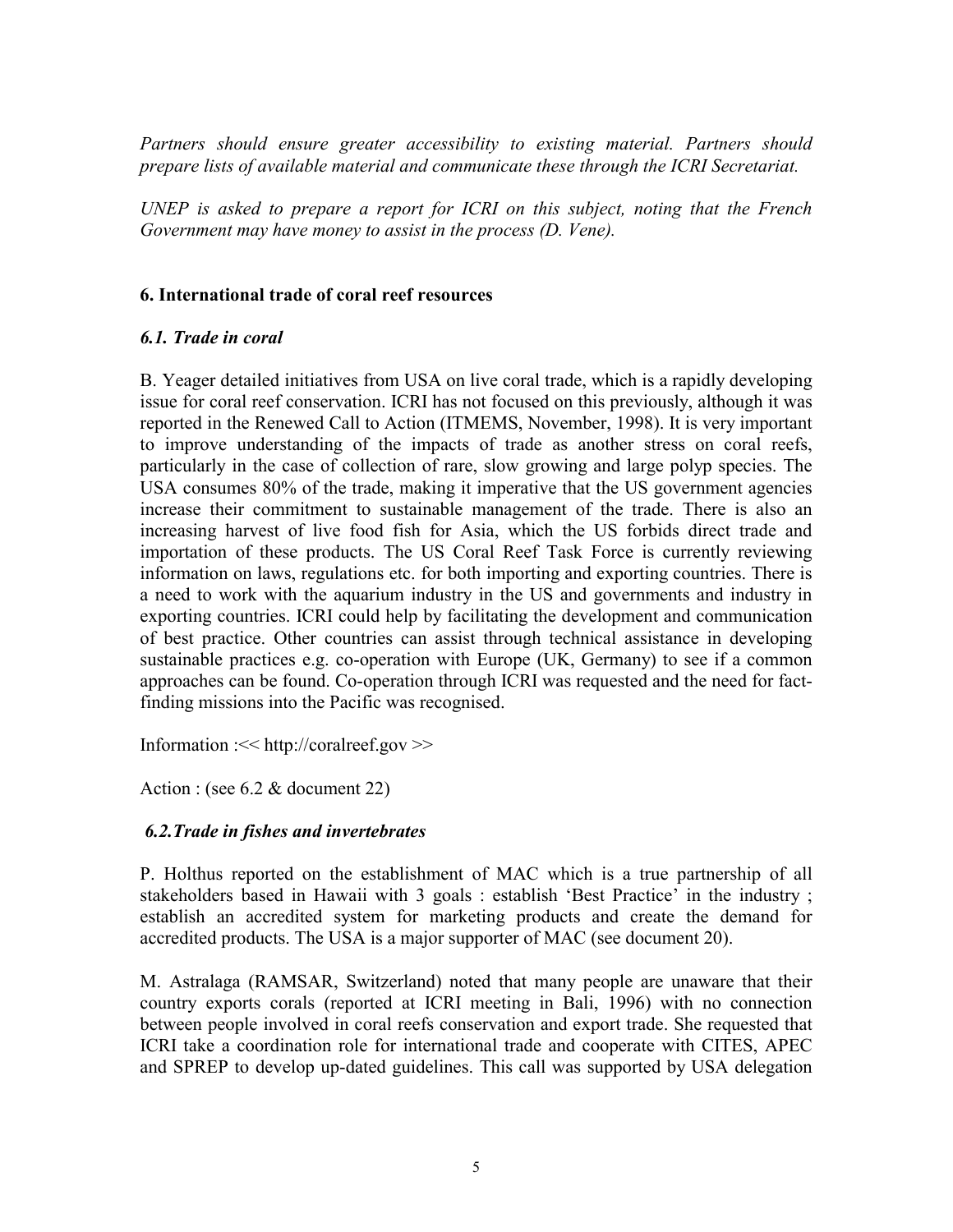(B. Yeager), which also requested assistance of GCRMN and Reef Check in assessing the impacts of collection and monitor these in the future (see Action below).

E. Gomez (Philippines). Many countries have laws, but there is too much leakage in the system. He supported a workshop on coral trade for preparation of guidelines. He also recommended stronger efforts in cultivation of endangered species for aquarium trade. However current CITES rules restrict trade in endangered species that can be cultured in bulk because of high fecundity e.g. Tridacnid clams. G. Carbone recommended that tourists be sensitised on legal souvenir trading and what is not.

B. Yeager proposed a series of actions to be supported by the USA. These were approved by the ICRI CPC meeting.

## *Actions :*

Host a coral trade workshop in the Indo-Pacific region, in order to bring together *exporting and importing countries, and the private sector, to discuss common challenges and approaches to problem resolution.* 

*Send a fact-finding team to the Indo-Pacific region to explore in-depth the extent and impact of the trade in coral and coral reef species.* 

*Support a session on the trade in coral and coral reef species at the 9th International Coral Reef Symposium in 2000.* 

*Promote expansion of the GCRMN and Reef Check programs to enable monitoring and assessment of the ecological and socio-economic impacts of trade in coral and coral reef species.* 

# **7. Mechanisms for managing coral reefs**

# *7.1.Marine Protected Areas*

Jordan West (IUCN, USA) and A. Paterson reported on IUCN's approach to MPAs. Paterson, now representing the Vice-President Marine of WCPA, reported that The WCPA-Marine Strategy's overarching goal is to facilitate the establishment of a Global Representative System of Marine Protected Areas. The WCPA - Marine has identified 3 priority themes below :

- o Sustainable Fisheries.
- o Sustainable Tourism.
- o Integrated Coastal Management (ICM).

These themes would be supported by cross cutting efforts to build capacity and enhance overall management effectiveness. It was noted that there has not been an assessment of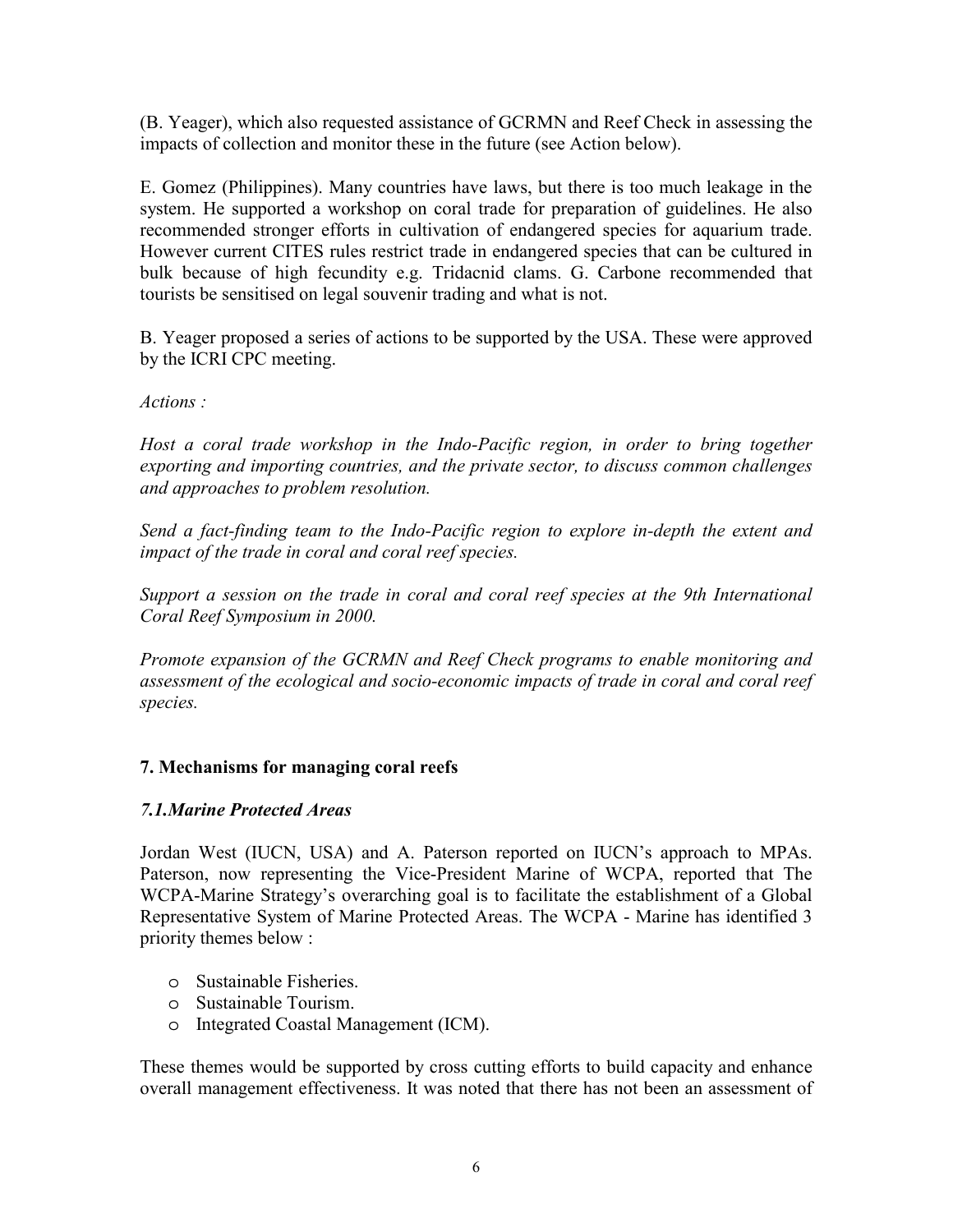the numbers and status of MPAs since 1995. Two requests were made : to update the 1995 report on Marine Protected Areas to detect whether gaps still exist in coral reef ecosystem representation and a request to the GCRMN to incorporate a focused effort to address monitoring requirements of marine protected areas.

S. Reifsteck informed delegates that the Packard Foundation has recommended funding of the Western Pacific Biodiversity Program to focus on conserving coral reefs with establishing MPAs as a major tool in that process. World Resources Institute have been commissioned to prepare maps of the region.

### *Actions :*

*That an ICRI working group be formed to consider a a focused role on marine protected areas e.g., on management effectiveness to be coordinated by A. Paterson.* 

*The GCRMN should ensure that, where possible, all MPAs be included in ongoing coral reef monitoring to support MPA management.* 

## *7.2. Biosphere Reserves MAB (UNESCO)*

B. Salvat requested whether there was recent information on UNESCO biosphere program with respect to coral reef sites e.g. biosphere reserves with coral reefs exist in French Polynesia and the Grand Cul-de-Sac Marin (Guadeloupe). The ICRI objective should be to have coral reefs as well represented in biosphere reserve sites, compared to tropical forests. Neither IUCN nor WWF have information lists. G. Carbone reported that the World Heritage Commission and UNEP are preparing a manual on tourism management in World Heritage sites to be put on the Internet.

Other Biosphere Reserve were reported in: Madagascar with 4 being planned (Haja Razafindrainibe, Madagascar) ; Philippines (E. Gomez) with one reef site showing much reduction in fishing due to tourism ; India (E. Muley) has 9 sites, including 2 reef sites which are monitored by GCRMN and supported by UNDP-GEF and National biosphere committee; Mexico (Ernesto Arias) has 2 sites, 1 with coral reefs and another subject to evaluation; Northern Kenya (A. Nilsson) has a marine area with mangroves, seagrass beds and coral reefs. WWF works with the local population in this sensitive and remote site.

### *Actions :*

*The ICRI Secretariat, with the help of UNESCO, will make a list of coral reef biosphere reserves and World Heritage sites, to be coordinated by B. Salvat.* 

*This list should be placed on the ICRI Internet Page and made available to delegates.*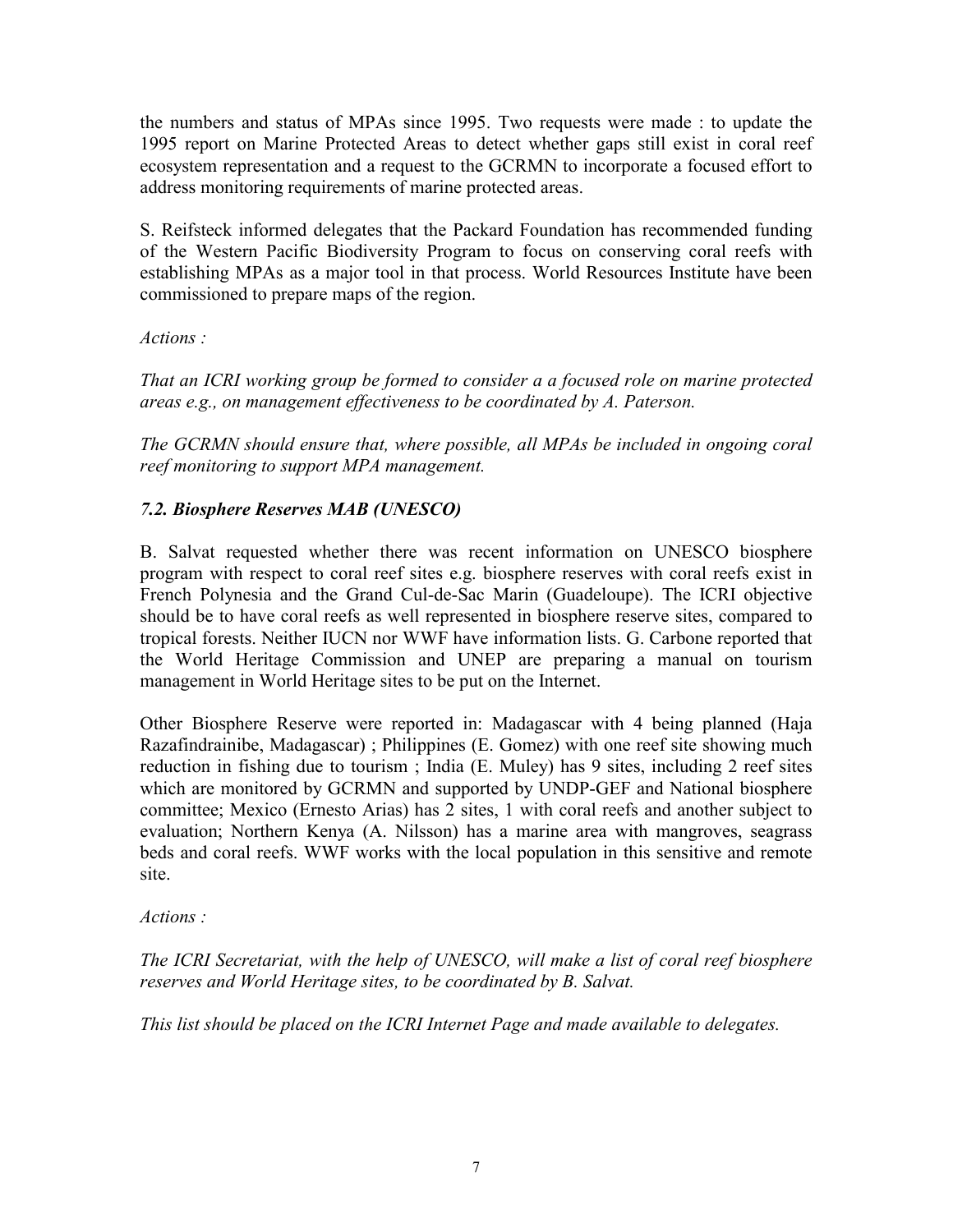#### *7.3. Criteria for selecting RAMSAR sites*

M. Astralaga reported that coral reefs are under-represented with only 17 out of 1005 Ramsar sites. There are 8 principle criteria used to select a site, with guidelines available. Prioritization of sites depends on how many of these criteria apply. The procedure for selecting a Ramsar site is explained in resolution VII-11 of the web page. A lot of the work of describing sites, and listing the species is done by NGOs (see document 25).

*Actions :* 

*ICRI partners were requested to promote the Ramsar convention to list more coral reef sites to assist in their conservation; M. Astralaga will assist and provide advice.* 

*The Ramsar criteria and principles for selection of sites should be listed on the ICRI web page, with links to the Ramsar page for full details for easier submission.* 

Ramsar sites including coral reefs will be listed and placed on the ICRI Internet page (B. Salvat).

### *7.4. Biodiversity – CBD and Coral Bleaching*

 John McManus (ICLARM) and Jamie Reaser (US Department of State) reported on a CBD workshop in Manila with wide representation to review the draft presented by CBD and write recommendations for presentation to SBSTTA and the Conference of Parties which was supported financially by the USA, France and IUCN. This report was made available to ICRI before the workshop, and is also available on the website (http://coralreef.gov). The report will also be presented to US Coral Reef Task Force and follows the report by the State Department on coral bleaching and climate change in April 1999. The Task Force urged agencies to examine the impact of climate change on coral reefs and seek mechanisms to reduce greenhouse gas emissions (see document 11).

 J. Reaser reported that a paper on coral bleaching and climate change was in press in Conservation Biology and requested further support for Reef check and GCRMN, especially in the Pacific Region following a contribution of US\$640K announced in March, 1999. The US intends approaching the US-Japan Common Agenda for enhanced assistance. She and C. Wilkinson prepared a press release and statement on coral bleaching to support the Small Island Developing States and for presentation to the Framework Convention on Climate Change. The pattern of coral bleaching in 1998 was very complex, with coral mortality of 80 to 95 % in some areas, but quite high recovery in other areas. The GCRMN is preparing a series of case studies to illustrate this complexity. It was recognised that the GCRMN and Reef Check should obtain rapid baseline assessments of reef status as well as establishing long-term monitoring. The second status report due in October 2000 will provide that baseline.

 M. Jorge (WWF) reported that a meeting of the Marine Advisory Group in Istanbul recognised that the status of many areas cannot be predicted without assessments of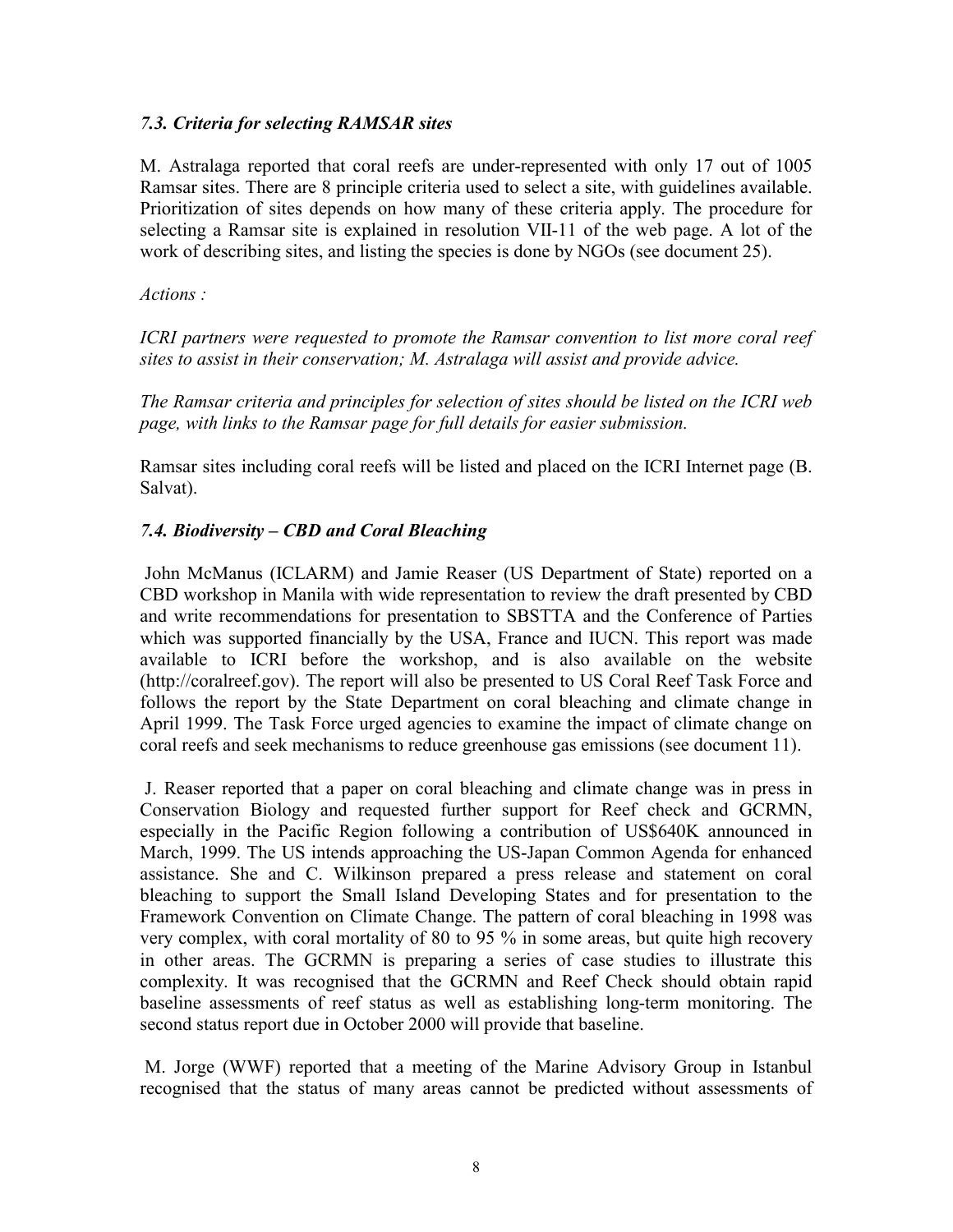global climate change. There is a long-term commitment for detailed assessments in 3 eco-regions: Caribbean and Meso-America, Eastern Africa and Sulawesi.

The ICRI partners noted with approval the conclusions and recommendations on priority areas for action resulting from the CBD expert consultation on coral bleaching in Manila in October and recommended the following actions based on draft statements on climate change and coral reefs prepared by the US delegation.

*Actions :* 

*ICRI encourages the CBD and its SBSTTA to adopt the conclusions and recommendations on priority areas for action resulting from the CBD expert consultation on coral bleaching at the International Climate Change meeting in Bonn, early November.* 

*CBD and its SBSTTA are requested to consider ICRI as a forum for the discussion of the ecological and socio-economic impacts of climate change on coral reef systems.* 

*CBD and its SBSTTA should consider the ICRI partners as potential facilitators for the CBD work with the UN Framework Convention on Climate Change (FCCC), the Ramsar Convention, and the World Heritage Convention to achieve their shared objectives on coral bleaching and mortality.* 

*Furthermore the ICRI partners reaffirmed the ITMEMS and ISRS statements and the USCRTF resolution on coral bleaching, particularly the significant threats to coral reef ecosystems and the human populations which depend on them, particularly, small island developing states. They recommended the following to the UN Framework Convention on Climate Change (FCCC).* 

*Actions :* 

*The FCCC is requested to: develop approaches for assessing the vulnerability of coral reef species to global warming; build capacity for predicting and monitoring the impacts of coral bleaching; identify approaches for developing response measures to coral bleaching; and provide guidance for financial institutions, including the Global Environment Facility, to support such activities.* 

*The UNFCCC is encouraged to note the conclusions and recommendations on priority areas for action resulting the CBD experts consultation on coral bleaching.* 

*The Intergovernmental Panel on Climate Change (IPCC) is explicitly asked to address the causes and consequences of mass coral bleaching and mortality, including possible societal impacts, in future assessments reports, from the perspectives of both biodiversity and marine ecosystems.*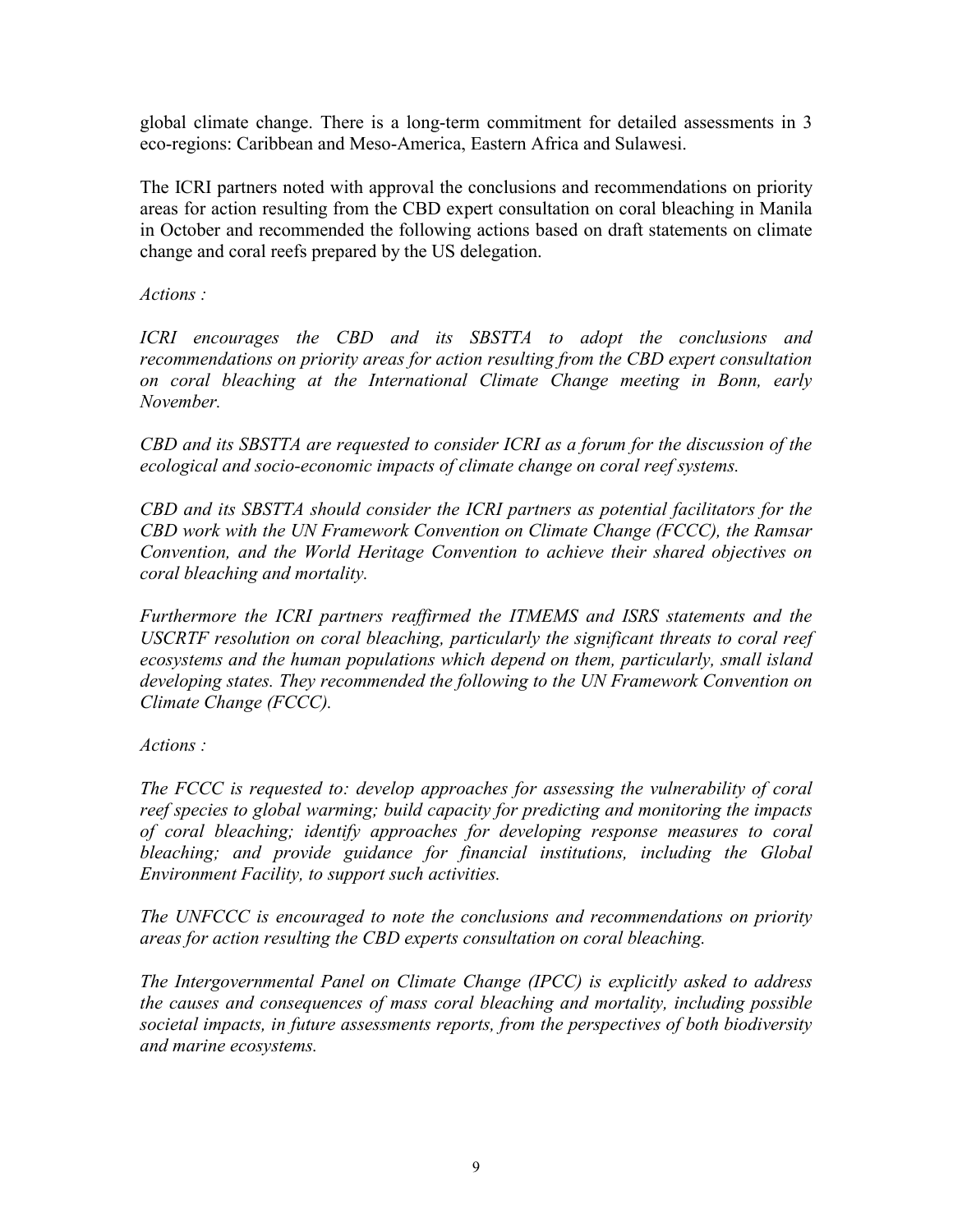*The IPCC is requested to consider ICRI as a forum for the discussion of the ecological and socio-economic impacts of climate change on coral reef systems and consider the ICRI partners as potential facilitators for the FCCC and CBD to achieve their shared objectives on coral bleaching and mortality.* 

## **8. Education, Training and Awareness Raising**

### *8.1. Role of Private Foundations*

Yves Le Goff (Fondation d'Entreprise Total, France) is the Managing Director of the Foundation. Total is a 75 year old company, and the 4th largest oil company worldwide after merging with Fina and Elf Aquitaine. The Total foundation was created in 1990 following French government rules enabling companies to finance public good activities. In 1992, the effort was put on protection of biodiversity (funding of Port Cros National Parc, France). In 1998, action was reoriented towards protection of marine biodiversity e.g. protection of marine mammals, mangroves, coastal protection. Besides providing funds, Total can also give access to the expertise of a network of people in 120 countries.

Paula Sartorio (UN-UNFIP, USA) : the United Nations Fund for International Partnership (UNFIP) was established to manage the Ted Turner pledge to the UN of USD 1 billion to be given over a period of 10 years. Currently, environment is priority and with the linkages between biodiversity and climate change. Funding at the moment is on 2 themes: biodiversity conservation in World Heritage Areas; and coral reef conservation. The ICRAN project has been funded by UNFIP for USD 1.5 million through UNEP for the start-up phase.

Web site: <<www.unfoundation.org>>

D. Vene confirmed the importance of having the private sector working with ICRI.

### *8.2. ICRIN (Awareness Network) arrangements and Funding*

G. Verbrugge introduced ICRIN by reminding delegates of the decision to implement an awareness network during last CPC meeting.

S. Reifsteck (CORAL) : The role is to raise awareness via distribution of material to the public in suitable formats. CORAL was selected as the lead agency and since March, 1999, they have gathered information with Sea Web to form a database. There is also a need for a image bank for publicity. As funds will be limited the critical decisions are to decide :

- o who is the audience;
- o how to gain access to that audience;
- o what is the geographic and language scope of ICRIN.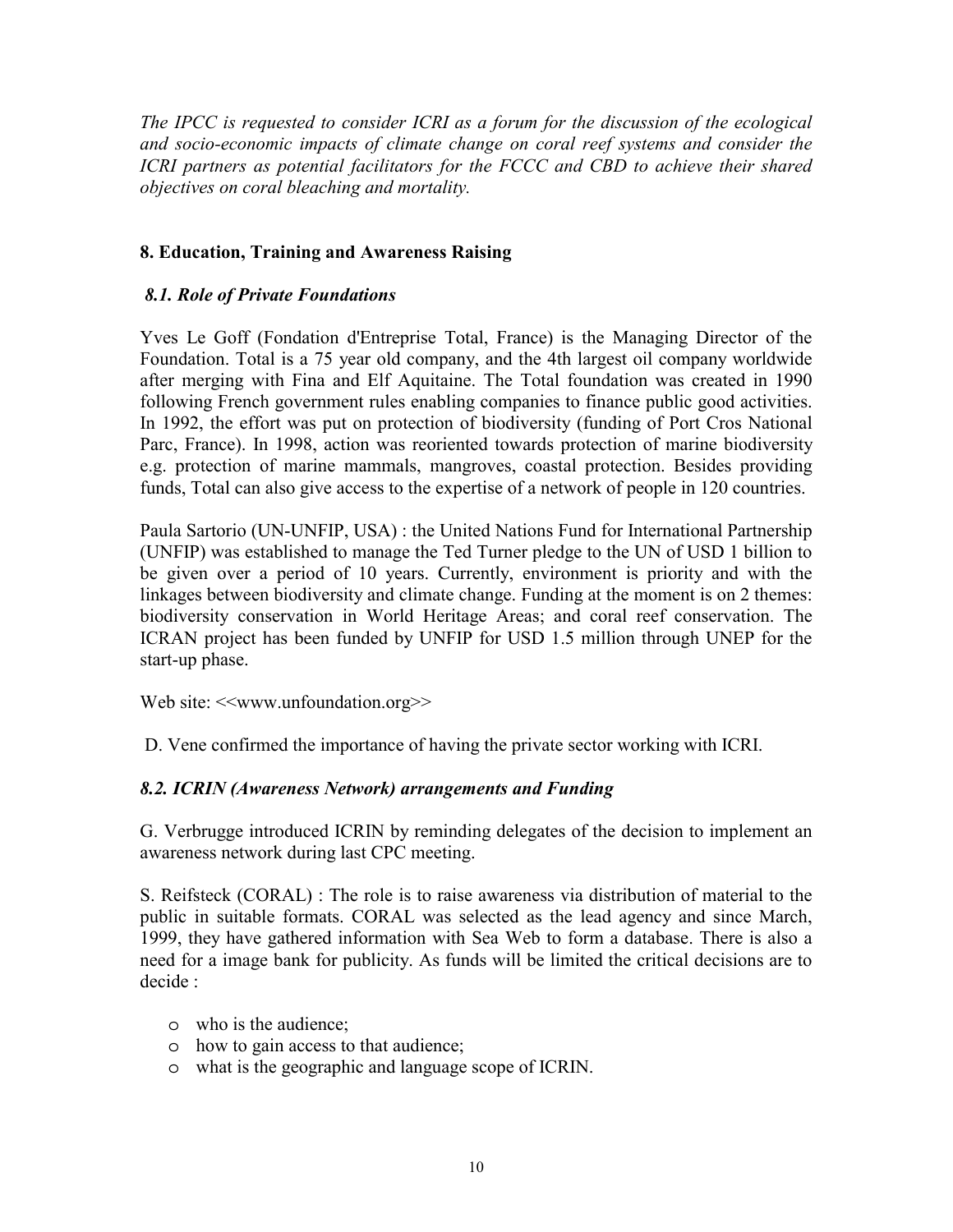Linkages to other networks like ReefBase was recognised as was the need for a high level of training. Several budgets were presented to cover a range of levels of activities, however it was noted that funding was not included to produce documents in different languages. Part of the funding of ICRIN may come from ICRAN budget.

# *8.3. Train-Sea-Coast and UNDP*

P. Reynolds as Chief of the UNDP Water Program with a budget of around USD 200 million, welcomed the chance to be involved with ICRI and requested closer cooperation, as he could foresee many fruitful possibilities to enhance mutual activities. The Water Program has four themes :

- o training and information exchange networks;
- o dissemination of best practice information;
- o coordination of donor activities;
- o capacity building with Train-Sea-Coast ; this being the most pertinent activity for ICRI.

Train-Sea-Coast is supported by GEF International Waterways program and is used by 9 UN agencies to supply training based on a prior determination of what is required by the recipient (see documents 12 & 18).

J. McManus noted they use Train-Sea-Coast in many activities e.g to train people to explain to local fishermen why they have to comply with conservation practices, etc. He indicated that there is a need for material at different levels and as short courses, since people are rarely available for long courses.

# **9. Focal Points for ICRI by IOC, GCRMN and other operational units**

G. Verbrugge noted that this was another resolution from the March CPC meeting. To be fully effective, there is a need to have ICRI national committees all over the world. The first step is to identify key people in all countries and the IOC is helping by contacting IOC focal points. A problem was identified by M. Astralaga that IOC focal points are frequently Navy officers, and not responsible for coral reef preservation.

*Actions :* 

*IOC is requested to send a letter to all focal points advising them of ICRI and requesting nomination of contact persons for ICRI communication.* 

*All ICRI operational units and the ISRS are requested to provide IOC with their contact points in order to compile a single database.*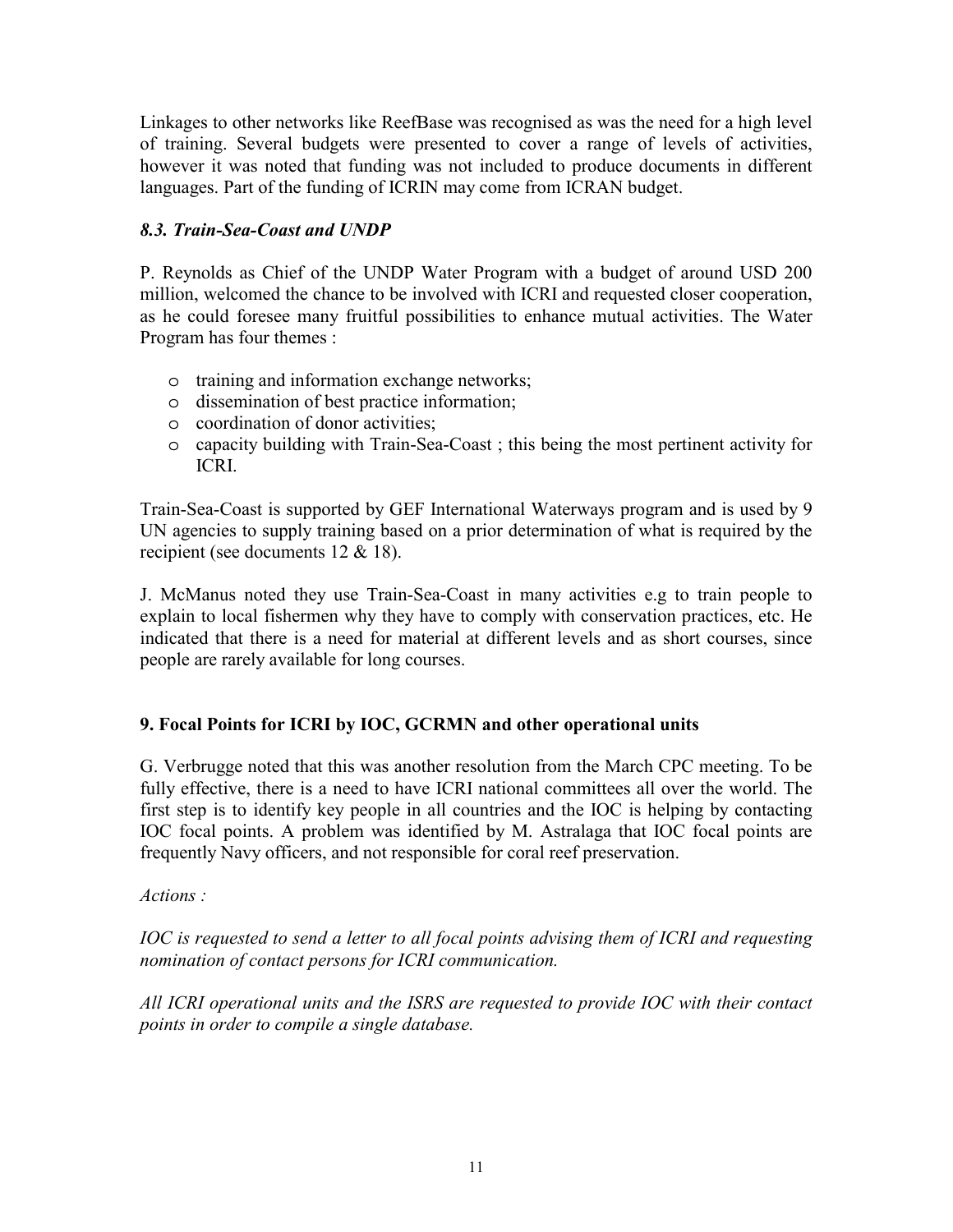### **10. UNEP coral reef activities - ICRAN and Regional Seas units**

A. Nilsson stated that the ICRAN project was initiated by UNEP to develop good practices for sustainable coral reef management and broadcast these to improve coral reef management. UNFIP has provided UNEP and ICLARM with USD 1.5 million in start up funds for ICRAN and now it is essential to identify other sources of funding to match UNF funds for the 4 year action phase. Decisions on funding will be made in Cape Town, early November.

There will be 3 start up components :

- o Coral reefs at risk analysis in South East Asia by World Resources Institute.
- o Development of demonstration MPA sites in the Caribbean (UNEP CEP).
- o An analysis of the problems facing Eastern Africa and the development of a comprehensive strategy (WCMC + UNEP).

G. Verbrugge noted that there was need for a business plan as a strategy for additional fund raising, particularly if private foundations are the target. A. Hooten (AJH Environmental Services, USA) is currently working on a potential donor database. R. Kenchington stated that AusAID provides money for projects, but there is need to identify products and valid project management network before funding starts.

P. Holthus uses private sector funding and is ready to help ICRI CPC and ICRAN identify possible sustainable finance through private sector. J. McManus recognised need to design a range of schemes for financing. H. Kirkman reported that Jorge Iluecca and the UNEP Regional Seas convention units endorsed ICRAN at the Hague in July.

A sub-group of ICRI met out of session to discuss the ICRAN project and offer advice to the proposers on how to achieve sustainable funding and establish a transparent management mechanism.

Reports from UNEP Regional Units were presented by H. Kirkman (see document 33), Nelson Andrade (UNEP CEP Jamaica) ; A. Nilsson for UNEP offices in the Seychelles and J. Aston for SPREP.

D. Vene stressed the importance of such exchanges and communication to ensure delegations are informed of activities around the world, e.g. recent activities by SPREP.

P. Reynolds requested a mechanism be developed to share this useful and interesting information, and provide a newcomer with a briefing on the full range of ICRI activities and partners. G. Verbrugge reported that the Secretariat is preparing a brochure and the ICRI partnership forum being developed with help from the World Bank and NOAA that will be used for exchange of information.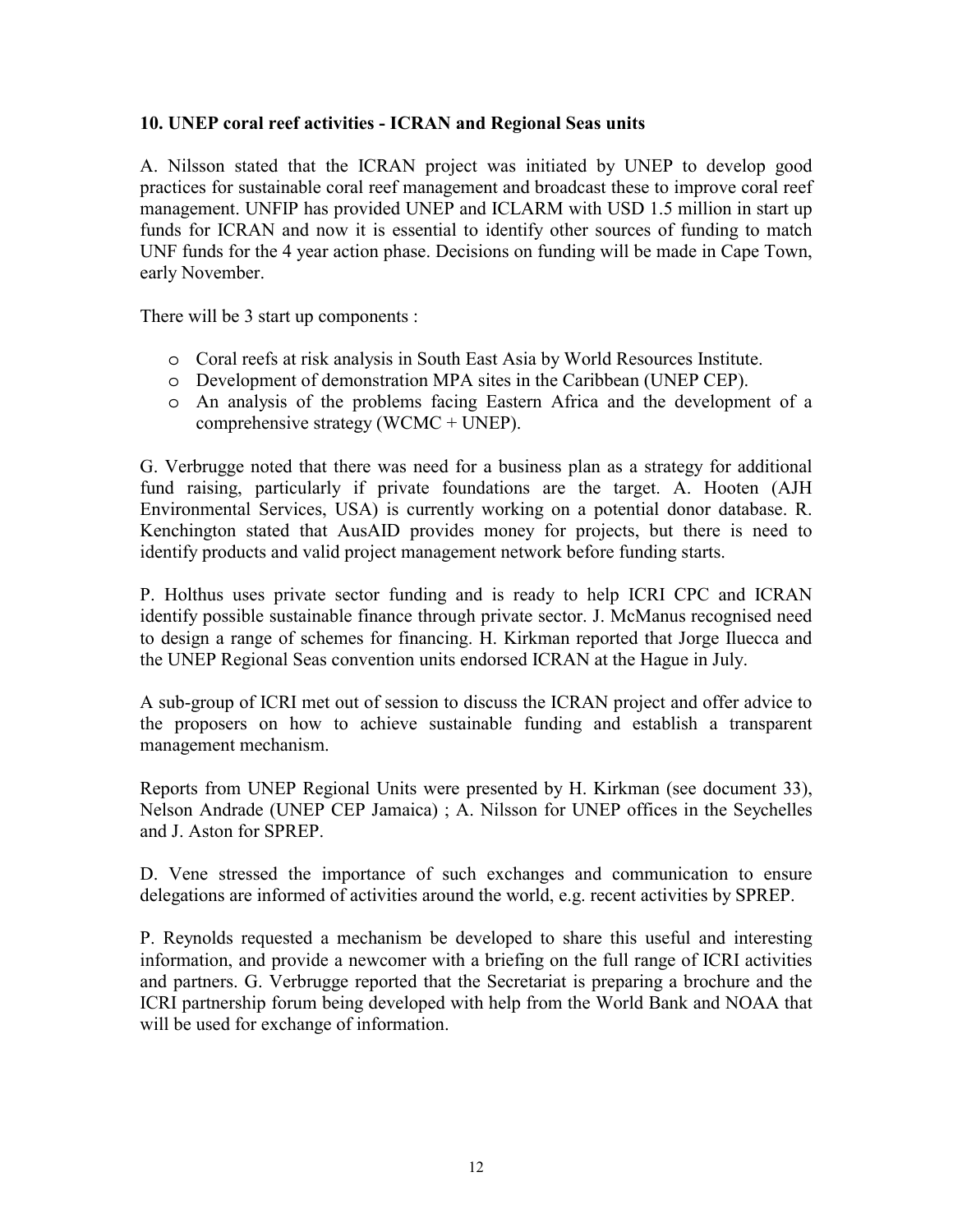*Action :* 

*ICRI delegates will advise the Secretariat on additions and editorial changes for the multi-language brochure being prepared to publicise the activities and breadth of ICRI;* 

*All delegates are requested to inform the Secretariat of approximate numbers of brochures required for their distribution.* 

### **11. ICRI associated activities**

### *11.1. Environmental effects of fishing - Montpellier, March 1999.*

J. McManus stated that his was the only paper on coral reefs to the conference, which reported that most coral reefs were over-fished, often to the level of Malthusian destruction.

### *11.2. Remote sensing workshop in Hawaii*

B. Salvat and J. McManus reported on the meeting (see document 27). Many other delegates reported on the status of reef mapping in their countries and via their projects. The US Coral Reef Task Force has started mapping of all US reef areas using the latest technology.

B. Salvat noted that it is difficult to estimate the global surface of reefs, thus hampering conservation efforts. Estimates have varied depending on what was taken into account as reef (e.g. surrounding sediment). Knowledge of reef area would be a good management tool, therefore he suggested each country to map its own reefs and assess surfaces.

*Action :* 

*ICRI partners are requested to encourage each country and region to map and assess surface areas of reefs with division into different habitats.* 

### *11.3. GCRMN progress report*

C. Wilkinson reported considerable progress in funding and implementing monitoring in countries around the world. The US State Department provided funds to UNEP in March and some of these are discussed with IOC for funding central coordination. After these funds are exhausted, no more available and the repeated call is for ICRI partners to develop mechanisms to fund the operational units like the GCRMN. C. Wilkinson thanked the US Department of State, NOAA and the governments of Australia and France for financial help.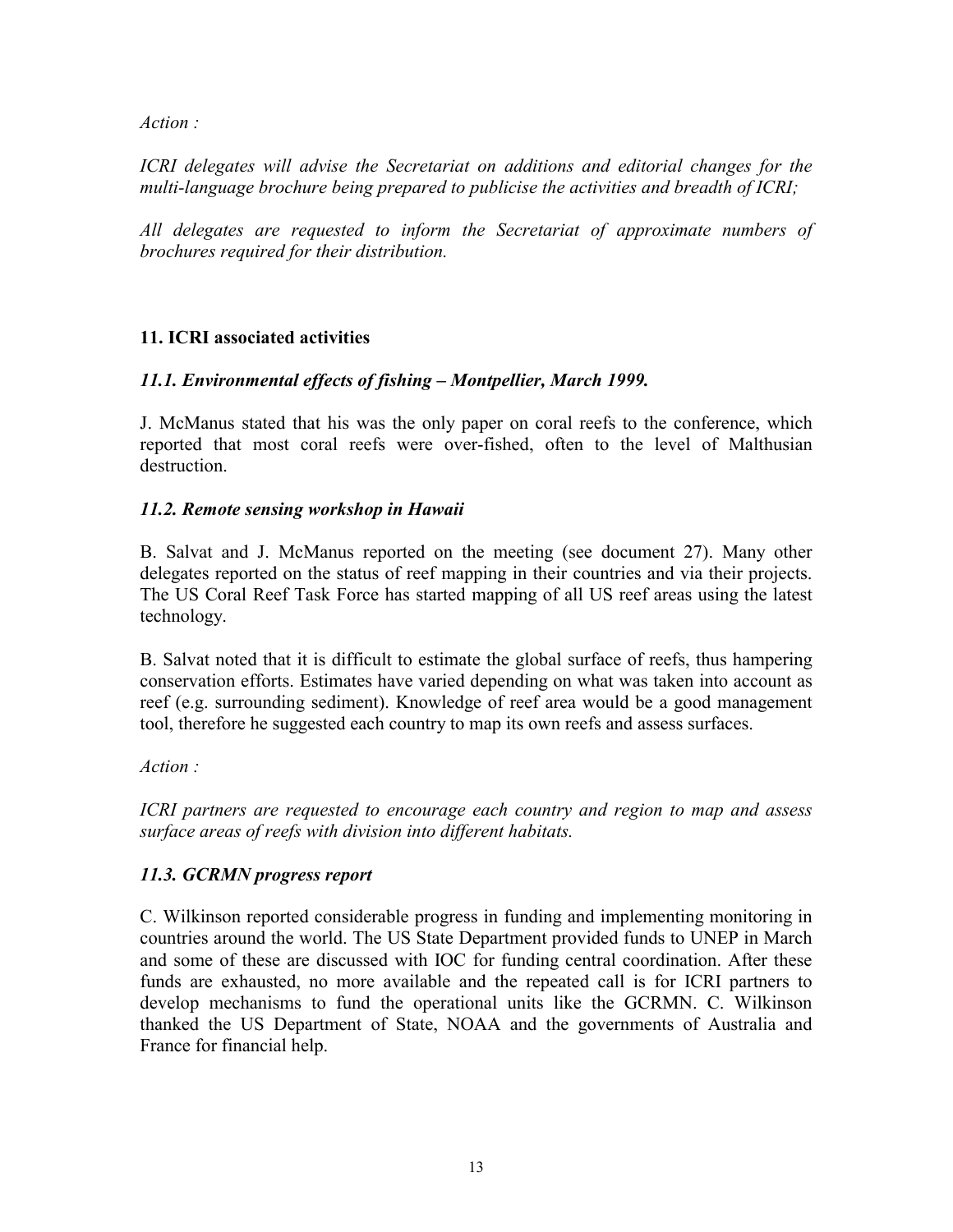Major progress is being made in developing the socioeconomic manual through assistance of NOAA USA via Leah Bunce.

Funds have been received from the Packard Foundation to initiate the major project for next year – Status of Coral Reefs of the World : 2000. This will be based on 50 to 80 national reports that are summarised into regional reports to form the chapters for the global report. These reports will be presented as posters at the 9th International Coral Reef Symposium in Bali, October 2000.

 The GCRMN Coordinator requested all ICRI partners for assistance to produce the national reports, particularly in those countries with little capacity. This can either be in the form of logistic, technical or financial help. National reports should be completed by 31-MAY-2000 and Regional reports by 31-JUL-2000. Other details are in document 9.

P. Holthus assisted with the strategic plan, and stressed the importance of good mapping, including soft sediment, since this is where many commercial species are. B. Salvat thanked the US Department of State for supporting ICRI financially, especially the GCRMN, from the beginning.

*Actions :* 

*ICRI Delegates, donors and agencies are requested to assist the GCRMN in the preparation of National Status reports by providing technical and financial support.* 

*Similarly delegates are requested to consider funding participants from coastal projects*  and others from developing countries to attend the 9th International Coral Reef *Symposium in Bali, October 2000.* 

### *11.4. ICRI Partnership Forum*

A. Hooten presented a report on the ICRI Partnership forum indicated at the previous CPC meeting.

### *11.5. Survey of multilateral and bilateral funded projects*

M. Hatziolos presented a progress report on World Bank coral reef activities, including progress on the MesoAmerican Barrier Reef project, which has established an office in Mexico.

### *11.6. Current or planned activities - GEF Targeted Research*

M. Hatziolos drew attention to the Targeted Research proposal that was being developed by the Environment Department of the World Bank in association with many senior coral reef scientists.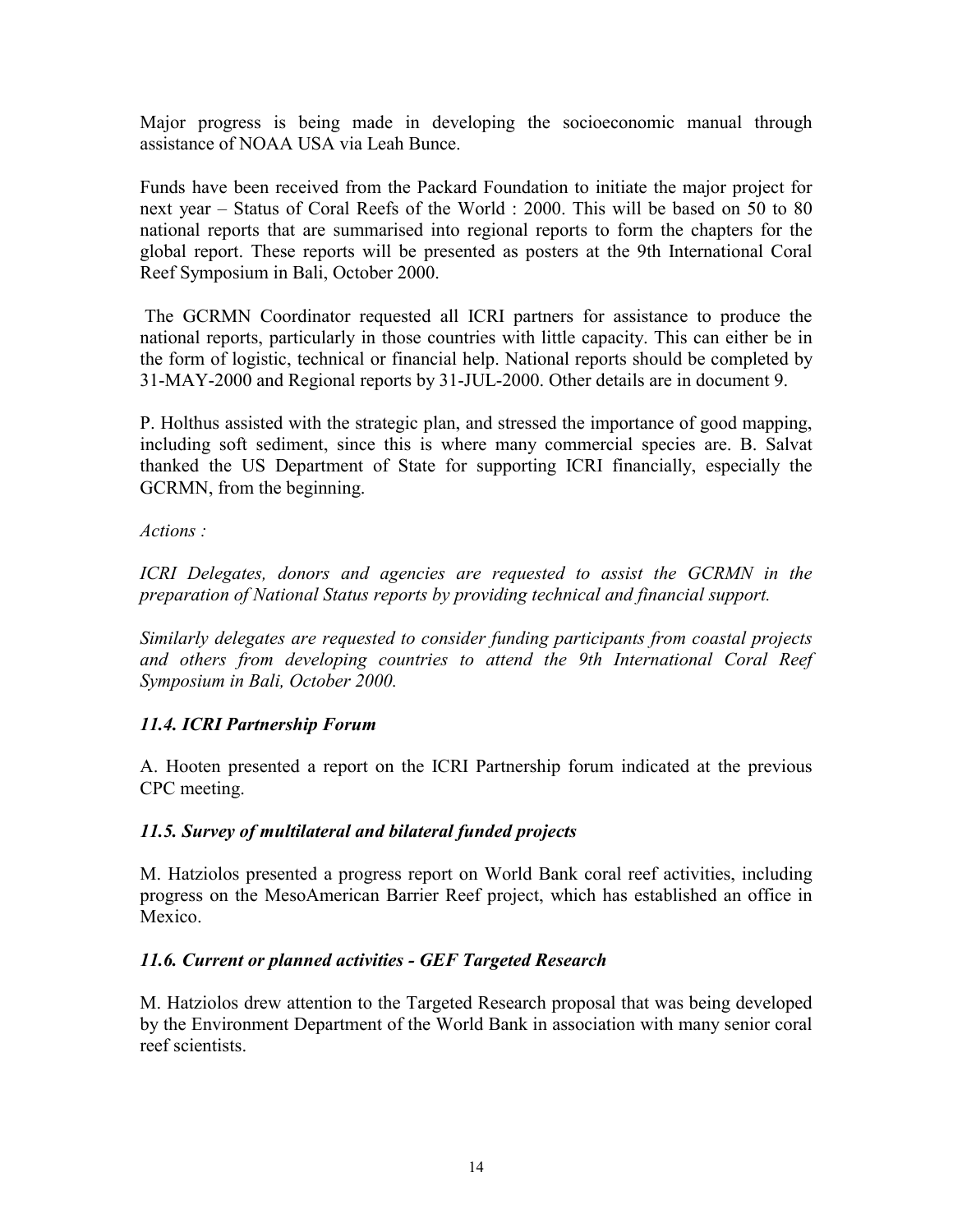G. Verbrugge expressed the interest of the Secretariat and requested more information on funding proposals to enable approaches to be made to the person responsible for managing GEF in the ICRI member countries. The Secretariat suggested that with prior knowledge of project proposals, they may be in a position to assist by providing supporting statements.

## *Actions :*

*ICRI supported the Targeted Research Project and requested a further report on progress at the next CPC meeting in May 2000.* 

*The ICRI Secretariat requested regular contact with the proponents to inform GEF government members.* 

*The proponents were requested to consider stronger emphasis on performing research to assist management as well as applying scientific rigour to the Precautionary Principle of minimal disturbance.* 

## *11.7. Mesoamerican Barrier Reef Project*

M. Hatziolos reported that progress in the Mesoamerican Barrier Reef Project was satisfactory, although there was a setback for the reefs and other ecosystems as a result of severe Hurricane Mitch.

# *11.8. Role of CARICOMP*

J. Woodley presentation a progress report on CARICOMP (see document 26). There is only one paid employee, the data manager for Jamaica (paid by University of West Indies). A lack of funds has reduced activities and there is a need to review and change some methods e.g. to include assessments of fish, carry out more monitoring, and perform more educational work.

# *11.9. US Coral Reef Task Force - Virgin Island*

J. Reaser informed that the third meeting of US Coral Reef Task force will be held in St. Croix, 1, 3 November 1999 with a number of ICRI CPC representatives attending. USCRTF has been working for 2 years towards a comprehensive integrated action plan for coral reef conservation in US coral reef areas through 7 working groups that recommend extensive mapping, monitoring, and harmonisation of laws and regulations between the different arms of government. ICRI activities are covered under an international working group of USCRTF, headed by the US State Department and USAID. It was stressed that US reefs are not isolated and cannot be successfully managed without simultaneous management of neighboring reefs, particularly those immediately upstream.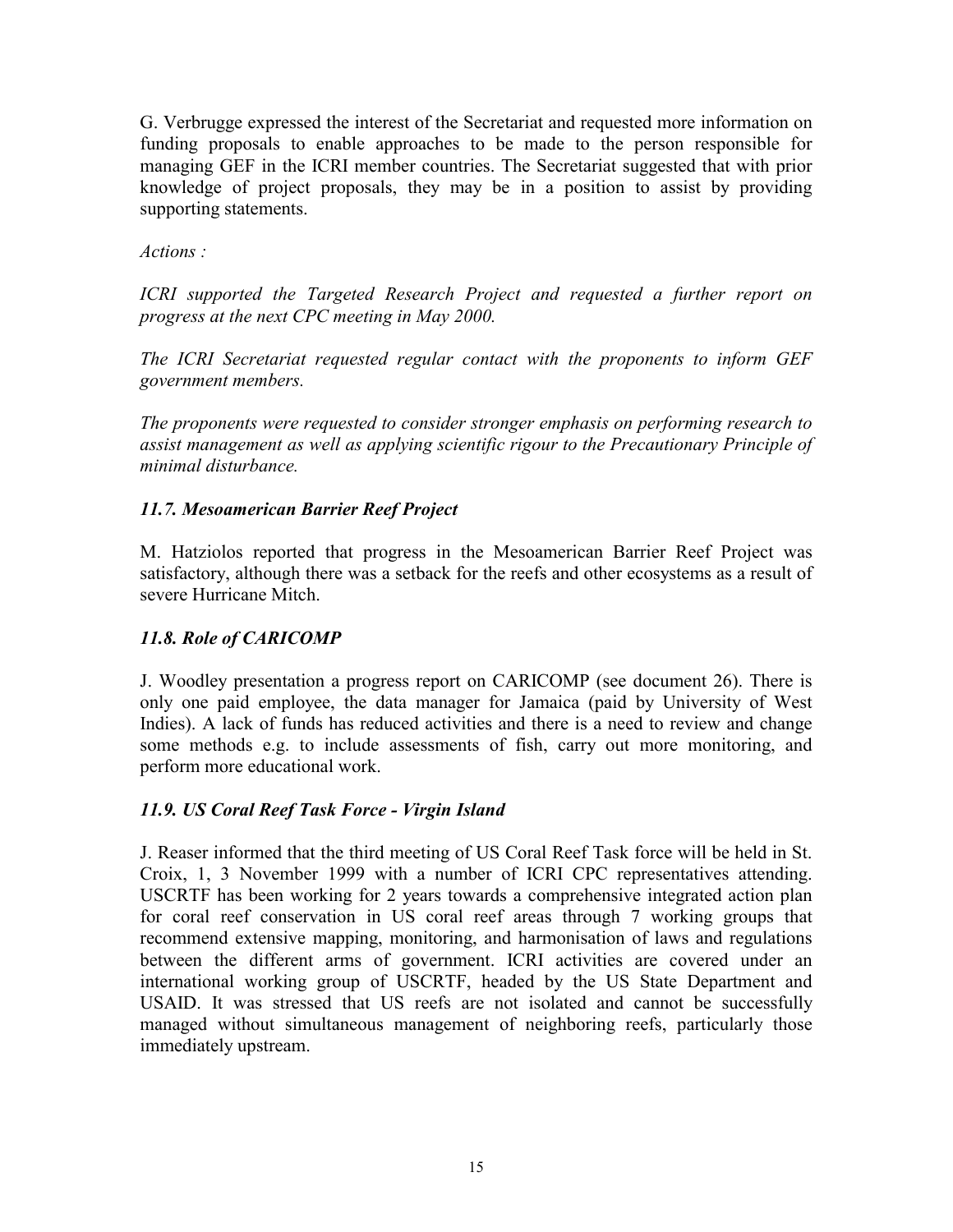*Action :* 

*ICRI requested that the US Delegation stress to the USCRTF meeting that consideration should be given to assisting adjacent countries with management of their reef resources.* 

## *11.10. Presentation of National Programs*

E. Muley presented a detailed program of reef activities in India, including participation in the South Asia Node of the GCRMN (see document 21). Similarly E. Arias presented activities in Mexico (see document 23), Prasantha Dias (SACEP, Sri Lanka) reported on activities of SACEP in Sri Lanka noting that major reef programs are on Integrated Coastal Management, Capacity Building and Status of Environment reporting. An IMO consultant is visiting the region to assess capacity e.g. oil spill contingency planning, to develop local management capacity.

# *11.11. CORDIO progress*

In the absence of Olof Linden (Sweden) a brief report was presented by C. Wilkinson. The CORDIO project was assembled very rapidly to assess coral reef damage in the Indian Ocean and seek ways of ameliorating the losses of corals and other benthos. CORDIO is funded by Swedish government, and the World Bank using Netherlands Trust Fund money. Strong coordination is being achieved with the GCRMN and the project will provide a boost for monitoring activities in the Indian Ocean.

### *11.12. Indian Ocean Commission*

The Indian Ocean Commission was invited to the CPC meeting in Guadeloupe but was unable to attend. B. Salvat presented a summary of this regional program in Indian Ocean involving Comoros, Madagascar, Mauritius, Seychelles and Reunion. There has been active training and more than 30 coral reefs have been surveyed. Information being collected is assembled and analysed at the regional level. A GEF proposal has been signed by all countries, for adoption by the World Bank. The next program will be on sustainable development.

### **12. Upcoming ICRI and associated meetings on Coral Reefs**

### *12.1. Next CPC meeting*

The next CPC meeting will be held in Noumea, New Caledonia on 25 and 26 May 2000.

Prior to that there will be a Pacific Ocean scientific meeting (22, 24-MAY-2000) with two major themes : presentation of National Status reports ; and workshops to assess factors damaging reefs and their resources with the goal to developing action strategies. This is being hosted by French Government agencies, the local authorities and SPREP. Announcements will go out soon.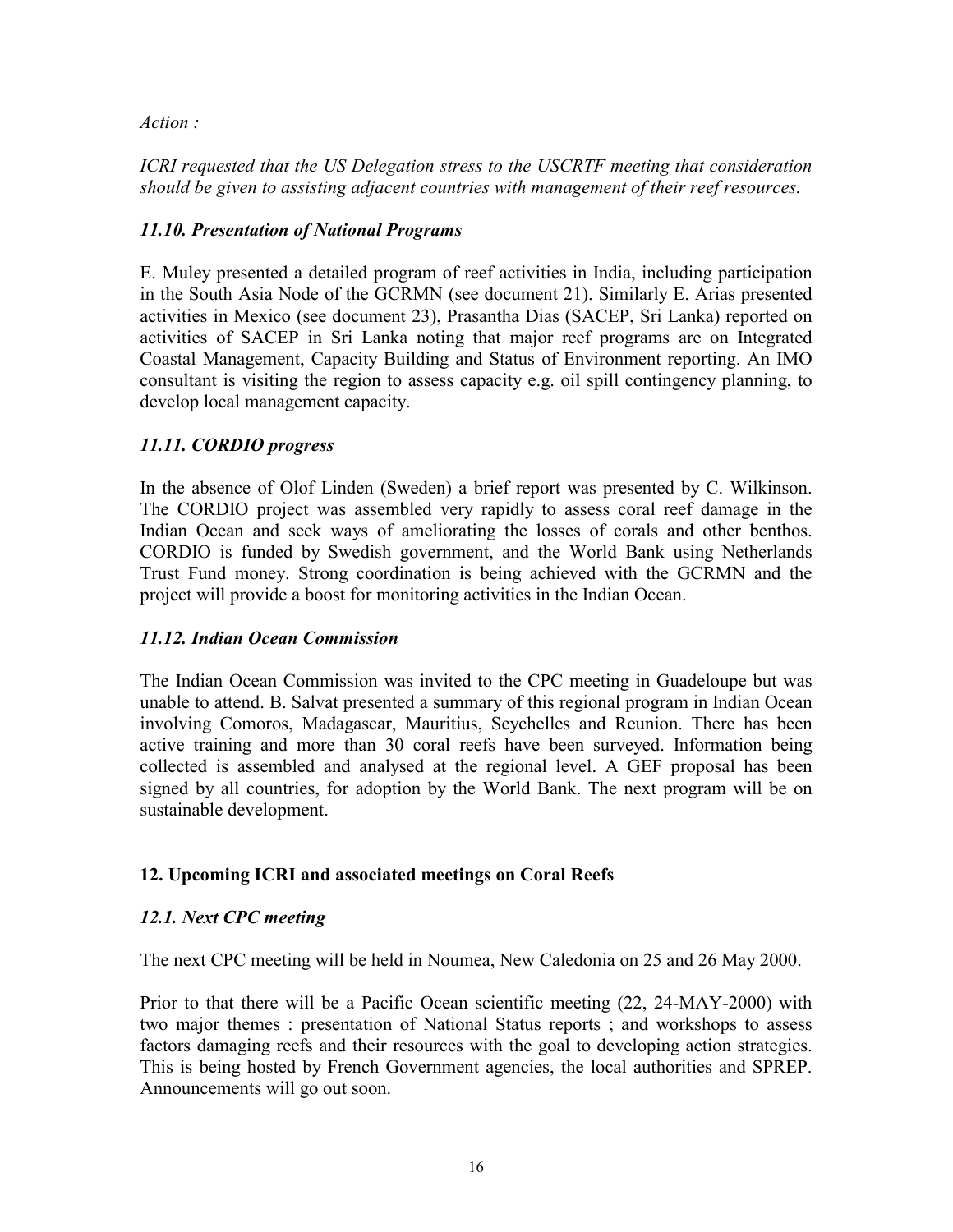Pascale Joannot (New Caledonia) issued a welcome to ICRI delegates noting that New Caledonia has 2,000 km of reefs, and 40,000 km2 of lagoons, in addition to strong hospitality and a mixture of Melanesian and French culture.

*Action :* 

*ICRI delegates were requested to assist the attendance of Pacific Island countries to this meeting by providing funds for at least 1 national delegate.* 

## *12.2. 9th International Coral Reef Symposium, Bali 2000*

C. Wilkinson reported that after a difficult period of poor communication with the Indonesian conference organisers, due largely to the recent changes in the political climate of Indonesia, arrangements are on track for the meeting scheduled 23 to 27 October 2000. The International Society for Reef Studies has assumed responsibility for organisation of the scientific program, but does not have the personnel or financial resources to continue this arrangement and requested financial assistance for the consultant, David Hopley.

*Actions :* 

*ICRI delegates were requested to assist the ISRS with any funding possible to ensure that this major meeting continues to showcase coral reef activities, including ICRI.* 

*Furthermore ICRI Delegates were requested to assist attendance of people from developing countries.* 

### *12.3. Other Meetings/Business*

The UNEP-AIMS-CRC Reef Workshop to determine information needs of management will be held in Townsville, 6 to 10 December 1999 and ICRI members are welcome to attend.

The IUCN General Assembly will be held in Amman, Jordan 4 to 11 October 2000 and ICRI should consider using this as a forum to promote coral reef conservation.

B. Yeager offered to present ICRI concerns and information at the CITES Convention of Parties meeting in Nairobi, April 2000. He was concerned that Cuba may wish to downlist Hawksbill turtles from the CITES listing.

SPREP will be holding a coral reef and climate change meeting in Rarotonga, Cook Islands in April or May 2000.

G. Carbone reported that 3 recently issued documents ("Environmental Outlook" Western Indian Ocean, Caribbean, Pacific Islands reports by UNEP) were available to delegates,